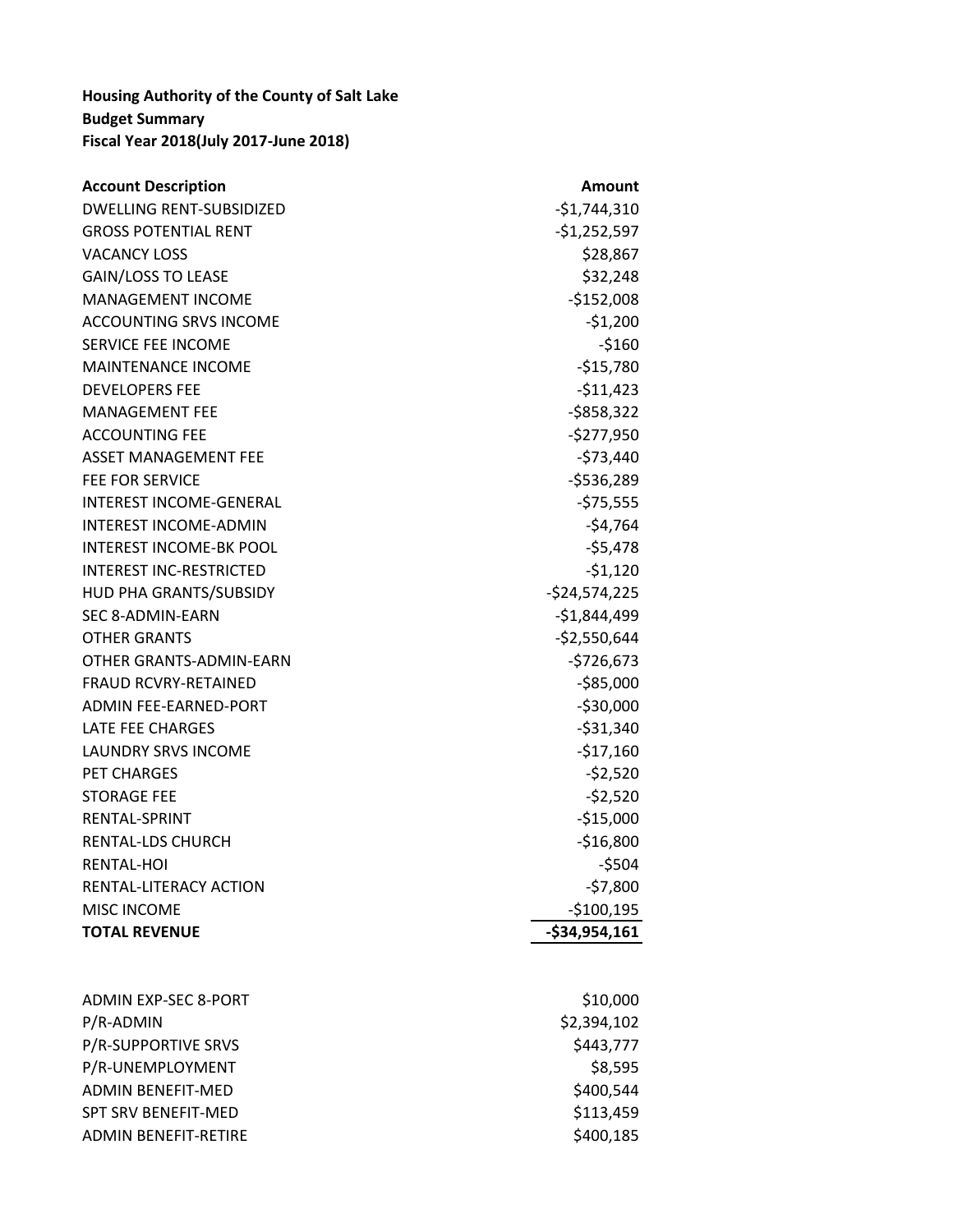| <b>SPT SRV BENEFIT-RETIRE</b>     | \$71,723  |
|-----------------------------------|-----------|
| <b>ADMIN BENEFIT-TAXES</b>        | \$187,343 |
| <b>SPT SRV BENEFIT-TAXES</b>      | \$33,937  |
| <b>SPT SRV BENEFIT-OTHER</b>      | \$9,644   |
| <b>ADMIN BENEFIT-OTHER</b>        | \$53,449  |
| <b>LEGAL EXPENSE</b>              | \$13,350  |
| LEGAL EXPENSE-COLLECTED           | $-59,480$ |
| <b>TRAINING-STAFF</b>             | \$45,594  |
| <b>TRAINING-TUITION REIMBURSE</b> | \$2,373   |
| <b>TRAVEL</b>                     | \$50,332  |
| MILEAGE REIMBURSEMENT             | \$10,749  |
| <b>ACCOUNTING FEES</b>            | \$3,840   |
| <b>AUDIT FEES</b>                 | \$18,925  |
| <b>MANAGEMENT FEE</b>             | \$839,269 |
| <b>MANAGEMENT FEE</b>             | \$73,502  |
| <b>MANAGEMENT FEE</b>             | \$912,771 |
| <b>ACCOUNTING FEE</b>             | \$277,950 |
| <b>ASSET MANAGEMENT FEE</b>       | \$73,440  |
| <b>OFFICE OVERHEAD</b>            | \$84,147  |
| <b>ADVERTISING</b>                | \$9,731   |
| <b>BANK FEES</b>                  | \$32,656  |
| MEALS/FOOD                        | \$17,052  |
| <b>COMPUTER EXPENSE</b>           | \$27,506  |
| <b>COPIES</b>                     | \$11,465  |
| <b>DONATIONS</b>                  | \$4,432   |
| DUES/MEMBERSHIPS                  | \$5,664   |
| <b>EMPLOYEE RECOGNITION</b>       | \$18,730  |
| <b>FEES/LICENSES</b>              | \$55,488  |
| <b>OFFICE EQP-EXPD</b>            | \$3,921   |
| OFFICE EQP-REPAIR/MAIN            | \$1,468   |
| OFFICE MAINT-CONTRACT             | \$58,592  |
| PRINTERS/PRINTER SUPPLIES         | \$6,011   |
| <b>POSTAGE</b>                    | \$46,569  |
| <b>PRINTING</b>                   | \$8,030   |
| PROFESSIONAL SERVICES             | \$521,701 |
| SUBSCRIPTN/PUBLICATN              | \$1,380   |
| <b>SUPPLIES</b>                   | \$14,188  |
| <b>TELEPHONE</b>                  | \$39,933  |
| <b>TELEPHONE-LONG DISTANCE</b>    | \$1,677   |
| <b>TELEPHONE-MOBILE</b>           | \$15,537  |
| PROGRAM SUPPLIES                  | \$2,105   |
| <b>PUBLIC RELATIONS</b>           | \$700     |
| <b>PROMOTION</b>                  | \$575     |
| <b>BACKGROUND/CREDIT REPORTS</b>  | \$9,743   |
| <b>TENANT-STIPENDS</b>            | \$3,000   |
| <b>TENANT-OTHER EXPENSES</b>      | \$500     |
| P/R-FSS COORDINATOR               | \$137,436 |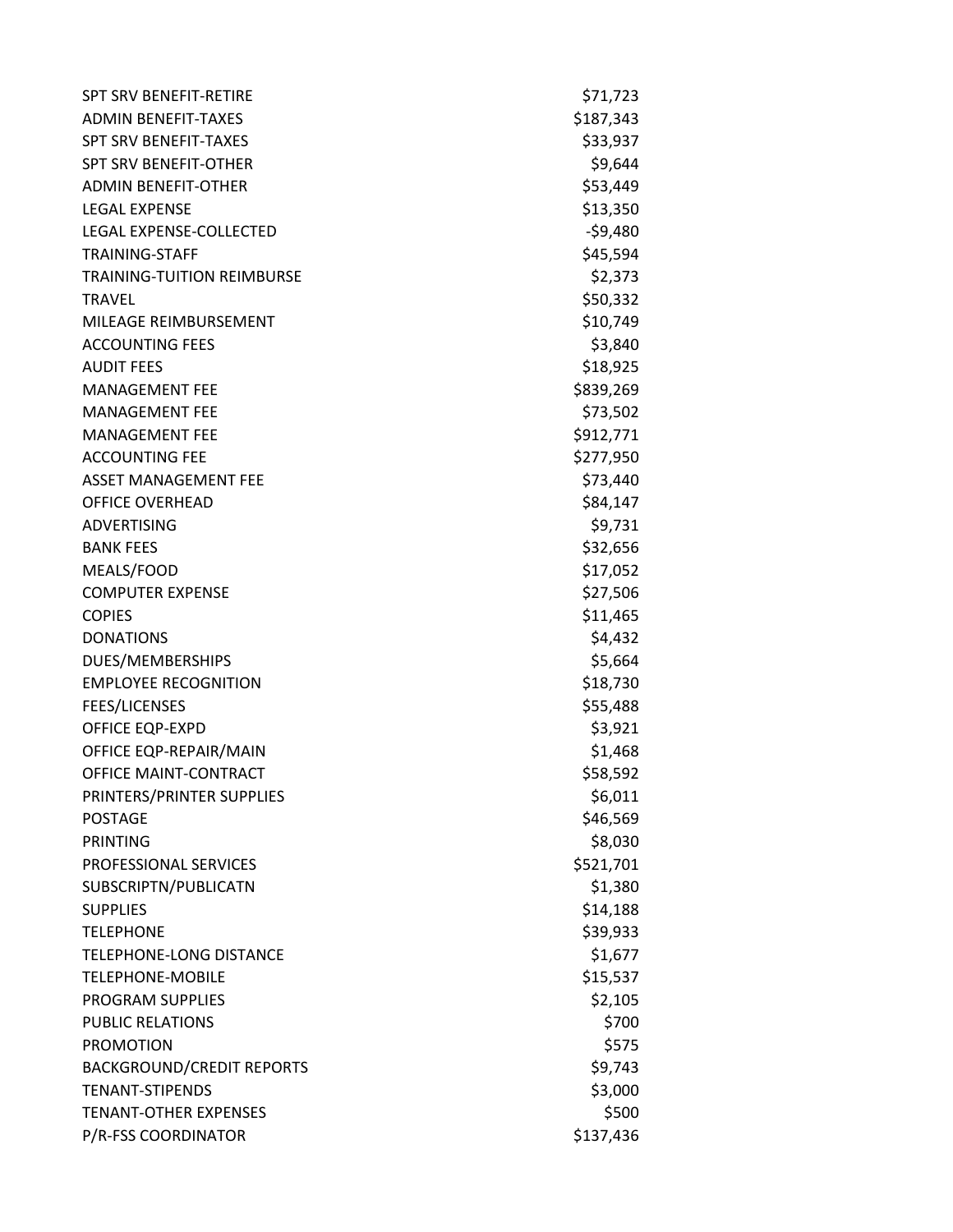| <b>FSS BENEFIT-MED</b>                        | \$34,446   |
|-----------------------------------------------|------------|
| <b>FSS BENEFIT-RETIRE</b>                     | \$16,395   |
| <b>FSS BENEFIT-TAXES</b>                      | \$10,727   |
| <b>FSS BENEFIT-OTHER</b>                      | \$3,086    |
| UTILITIES-WATER                               | \$204,068  |
| UTILITIES-SEWER                               | \$143,342  |
| UTILITIES-ELECTRICITY                         | \$161,263  |
| UTILITIES-GAS                                 | \$58,627   |
| <b>MAINT-SALARIES</b>                         | \$655,779  |
| MAINT-COLLECTED                               | $-540,680$ |
| MATERIALS-GENERAL                             | \$149,583  |
| MAINT-CLOTHING                                | \$3,722    |
| <b>MATERIALS-WATER HEATERS</b>                | \$13,475   |
| <b>MATERIALS-FURNACES</b>                     | \$21,750   |
| <b>MATERIALS-GROUNDS</b>                      | \$9,430    |
| <b>MAINT-PHYSICAL CNT VAR</b>                 | \$100      |
| MAINT-APPLIANCES                              | \$44,720   |
| <b>MAINT-TOOLS</b>                            | \$7,140    |
| <b>MAINT-EQUIP RENTAL</b>                     | \$250      |
| <b>CONTRACT-COMMON AREAS</b>                  | \$8,750    |
| CONTRACT-MOWING                               | \$187,128  |
| <b>CONTRACT-VEHICLE GAS</b>                   | \$23,466   |
| <b>CONTRACT-VEHICLE AND EQUIP</b>             | \$23,553   |
| CONTRACT-LOCKSMITH                            | \$2,288    |
| CONTRACT-BACKFLOW                             | \$2,400    |
| CONTRACT-POOL/SPLASHPAD                       | \$1,035    |
| <b>CONTRACT-PREV MAINT</b>                    | \$95,582   |
| CONTRACT-HVAC                                 | \$49,822   |
| CONTRACT-HVAC                                 | \$22,840   |
| CONTRACT-HVAC                                 | \$72,662   |
| <b>CONTRACT-SPRINKLER REPAIRS</b>             | \$9,425    |
| CONTRACT-TREE TRIMMING/REMOVAL                | \$26,790   |
| <b>CONTRACT-GROUNDS MISC</b>                  | \$11,630   |
| <b>CONTRACT-SNOW REMOVAL SHOVEL</b>           | \$13,400   |
| <b>CONTRACT-SNOW REMOVAL PLOW</b>             | \$17,344   |
| CONTRACT-FLFVATOR                             | \$9,305    |
| CONTRACT-NON-UNIT PAINTING                    | \$26,763   |
| <b>CONTRACT-EXTERIOR BUILDING MAINTENANCE</b> | \$45,300   |
| CONTRACT-OCCUPIED-MISC                        | \$23,662   |
| CONTRACT-OCCUPIED-MISC                        | \$100      |
| CONTRACT-OCCUPIED-MISC                        | \$5,240    |
| CONTRACT-OCCUPIED-MISC                        | \$29,002   |
| CONTRACT-OCCUPIED-FLOORING REPLACEMENT        | \$11,013   |
| CONTRACT-OCCUPIED-UNIT CLEANING               | \$50       |
| CONTRACT-OCCUPIED-FLOORING MAINTENANCE        | \$1,300    |
| CONTRACT-OCCUPIED-FLOORING CLEANING           | \$675      |
| <b>CONTRACT-VACANCY MISC</b>                  | \$80,050   |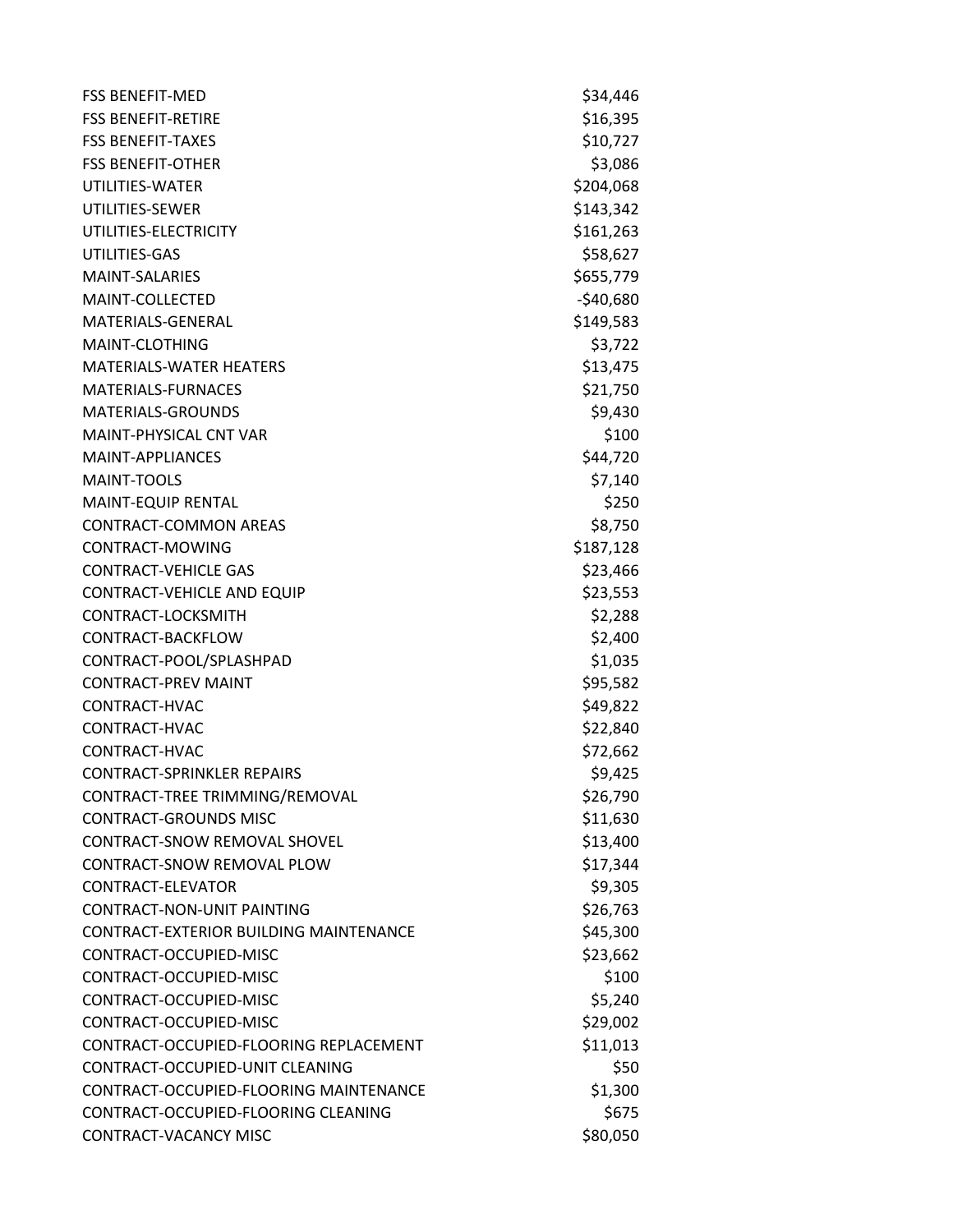| CONTRACT-VACANCY MISC                 | \$11,150     |
|---------------------------------------|--------------|
| <b>CONTRACT-VACANCY MISC</b>          | \$91,200     |
| CONTRACT-VACANCY-FLOORING REPLACEMENT | \$56,700     |
| CONTRACT-VACANCY-UNIT CLEANING        | \$16,200     |
| CONTRACT-VACANCY-UNIT PAINTING        | \$72,550     |
| CONTRACT-VACANCY-FLOORING MAINTENANCE | \$550        |
| CONTRACT-VACANCY-FLOORING CLEANING    | \$11,850     |
| CONTRACT-ELECTRICAL                   | \$16,890     |
| CONTRACT-ELECTRICAL                   | \$2,975      |
| CONTRACT-ELECTRICAL                   | \$19,865     |
| <b>CONTRACT-SEWERLINE CLEANING</b>    | \$18,800     |
| CONTRACT-PLUMBING                     | \$9,830      |
| CONTRACT-EXTERMINATION                | \$42,225     |
| CONTRACT-JANITORIAL                   | \$7,740      |
| CONTRACT-GARBAGE                      | \$74,249     |
| <b>CONTRACT-VEHICLE LEASE</b>         | \$74,406     |
| <b>MAINT BENEFIT-MED</b>              | \$164,075    |
| <b>MAINT BENEFIT-RETIRE</b>           | \$107,519    |
| <b>MAINT BENEFIT-TAXES</b>            | \$46,866     |
| <b>MAINT BENEFIT-OTHER</b>            | \$13,478     |
| CONTRACT-LAW ENFORCEMENT              | \$18,724     |
| <b>CONTRACT-SECURITY</b>              | \$25,800     |
| PROPERTY INSURANCE                    | \$116        |
| <b>PROPERTY INSURANCE</b>             | \$79,064     |
| PROPERTY INSURANCE                    | \$79,180     |
| <b>FIDELITY BOND INSURANCE</b>        | \$1,402      |
| <b>LIABILITY INSURANCE</b>            | \$58         |
| <b>LIABILITY INSURANCE</b>            | \$39,602     |
| <b>LIABILITY INSURANCE</b>            | \$39,660     |
| <b>AUTO INSURANCE</b>                 | \$11,351     |
| <b>COLLECTION LOSS-FRAUD</b>          | \$15,000     |
| <b>BAD DEBT-TENANT RENT</b>           | \$36,205     |
| <b>INTEREST EXPENSE</b>               | \$5,078      |
| <b>MORTGAGE BOND INT EXP</b>          | \$225,983    |
| <b>INTEREST EXP-BANK POOL</b>         | \$5,300      |
| <b>CAS LOSSES-CONTRACTS</b>           | \$14,583     |
| HSG ASST PMT-RENTAL                   | \$23,573,294 |
| <b>HSG ASST PMT-UTILITIES</b>         | \$193,690    |
| <b>HSG ASST PMT-DAMAGES</b>           | \$2,113      |
| HSG ASST PMT-FSS ESCROW               | \$154,303    |
| HSG ASST PMT-SEC DEPOSITS             | \$1,224      |
| <b>HSG ASST PMT-PORT-OUT</b>          | \$156,567    |
| <b>DEPR EXP-BLDG</b>                  | \$1,094,822  |
| DEPR EXP-EQP-ADMIN                    | \$8,568      |
| DEPR EXP-SITE IMPV                    | \$95,604     |
| <b>TOTAL EXPENSES</b>                 | \$35,369,174 |